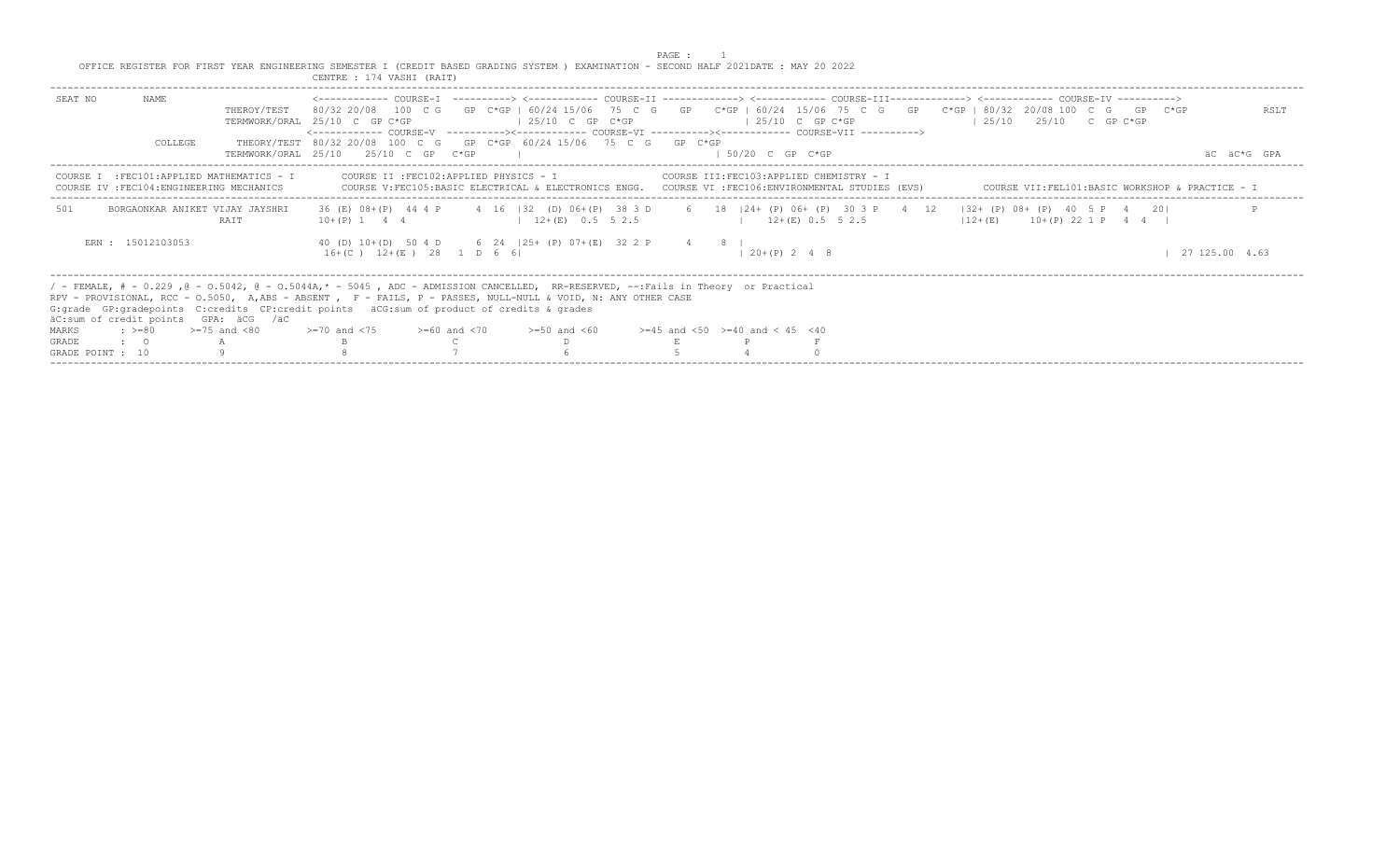|                                                                                                                               | CENTRE: 356 CHEMBUR (PVPPCE)                                                                                                                                                                                                                                                                                                                                                                                                                               |                     |
|-------------------------------------------------------------------------------------------------------------------------------|------------------------------------------------------------------------------------------------------------------------------------------------------------------------------------------------------------------------------------------------------------------------------------------------------------------------------------------------------------------------------------------------------------------------------------------------------------|---------------------|
| NAME.<br>SEAT NO<br>THEROY/TEST<br>COLLEGE<br>TERMWORK/ORAT 25/10                                                             | 80/32 20/08 100 C G GP C*GP   60/24 15/06 75 C G GP C*GP   60/24 15/06 75 C G GP C*GP   80/32 20/08 100 C G GP C*GP<br>$125/10$ C GP C*GP<br>$125/10$ $25/10$ C GP C*GP<br>TERMWORK/ORAL 25/10 C GP C*GP<br>$125/10$ C GP C*GP<br><------------ COURSE-V ----------><----------- COURSE-VI ----------><----------- COURSE-VII -----------><br>THEORY/TEST 80/32 20/08 100 C G GP C*GP 60/24 15/06 75 C G GP C*GP<br>$1.50/20$ C GP C*GP<br>25/10 C GP C*GP | RSLT<br>äC äC*G GPA |
| COURSE I : FEC101: APPLIED MATHEMATICS - I<br>COURSE IV : FEC104: ENGINEERING MECHANICS                                       | COURSE V:FEC105:BASIC ELECTRICAL & ELECTRONICS ENGG. COURSE VI :FEC106:ENVIRONMENTAL STUDIES (EVS)<br>COURSE VII:FEL101:BASIC WORKSHOP & PRACTICE - I                                                                                                                                                                                                                                                                                                      |                     |
| 502<br>DAS AVIK ANUP SUSMITA<br>PVPPCE                                                                                        | 11F(F) 08+(P) -- ---- -- --  24+(P) 06+(P) 30 3 P 4 12  36+(C) 08+(D) 44 3 D 6 18  32+(P) 12+(C) 44 5 P 4 20 <br>$15+(C)$ 16+(C) 31 1 C 7 7  <br>$18+(B)$ 1 8 8 $(20+(O)$ 0.5 10 5.0<br>$1 \t20+(0) \t0.5 \t10 \t5.0$                                                                                                                                                                                                                                      |                     |
| ERN: 14935600017                                                                                                              | $19F(F)$ 08+(P) -- ---- -- -- $136+$ (C) 06+(P) 42 2 D 6 12  <br>19+(A) 18+(B) 37 1 B 8 81<br>$1, 34+(C)$ 2 7 14                                                                                                                                                                                                                                                                                                                                           | $19\ 109.00 -$      |
| äC:sum of credit points GPA: äCG /äC<br>$\approx$ >=80 >=75 and <80<br>MARKS<br><b>GRADE</b><br>$\cdot$ 0<br>GRADE POINT : 10 | / - FEMALE, # - 0.229, @ - 0.5042, @ - 0.5044A,* - 5045, ADC - ADMISSION CANCELLED, RR-RESERVED, --:Fails in Theory or Practical<br>RPV - PROVISIONAL, RCC - 0.5050, A,ABS - ABSENT , F - FAILS, P - PASSES, NULL-NULL & VOID, N: ANY OTHER CASE<br>G: grade GP: gradepoints C: credits CP: credit points äCG: sum of product of credits & grades<br>$> = 70$ and <75 $> = 60$ and <70 $> = 50$ and <60 $> = 45$ and <50 $> = 40$ and < 45 <40             |                     |

PAGE : 2 OFFICE REGISTER FOR FIRST YEAR ENGINEERING SEMESTER I (CREDIT BASED GRADING SYSTEM ) EXAMINATION - SECOND HALF 2021DATE : MAY 20 2022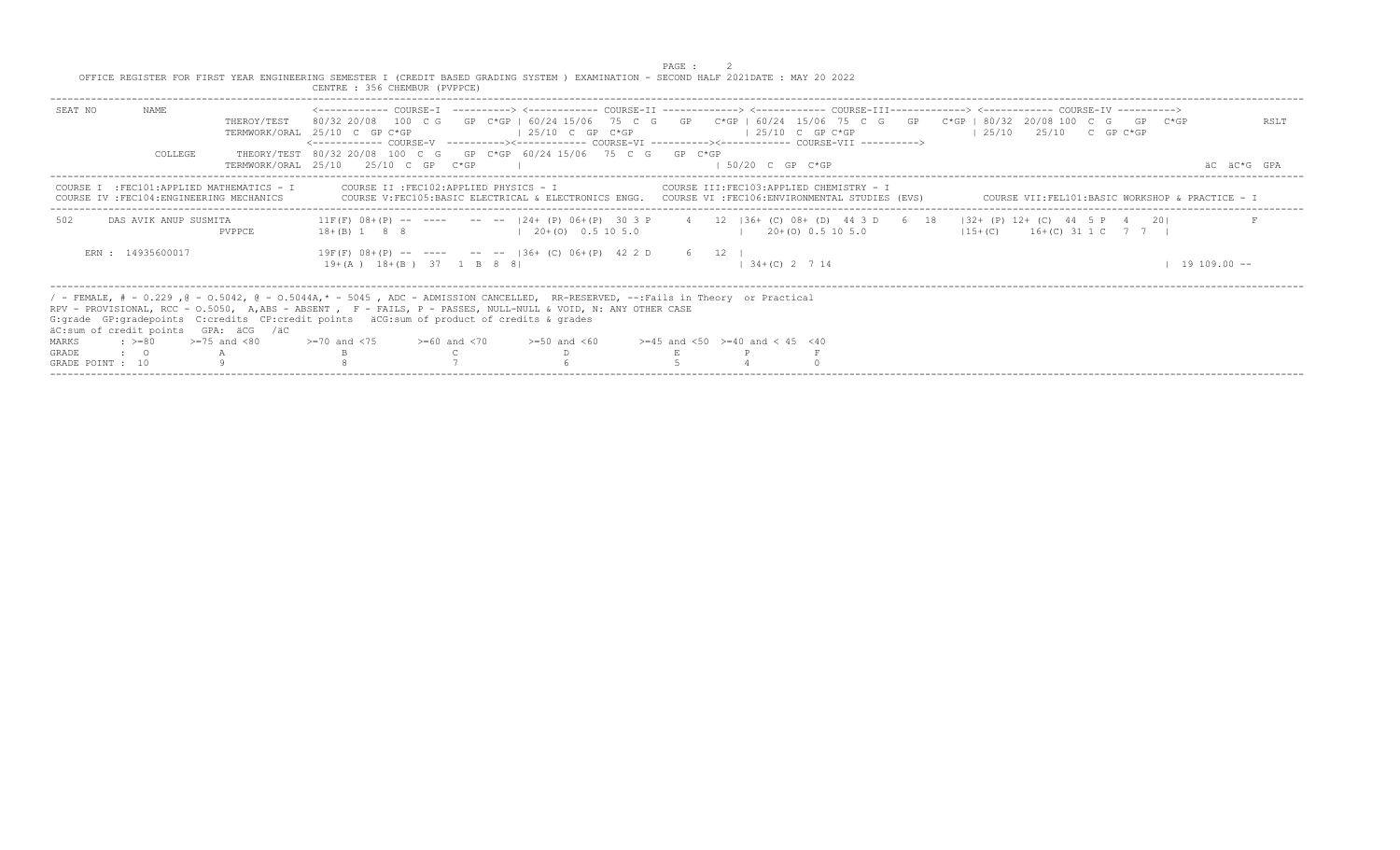|                                                                                                                                                                                                                                                                                                                                                                                        |                                          | OFFICE REGISTER FOR FIRST YEAR ENGINEERING SEMESTER I (CREDIT BASED GRADING SYSTEM ) EXAMINATION - SECOND HALF 2021DATE: MAY 20 2022<br>CENTRE : 438 KARJAT (KGSCE)                                                                                            |                                                                                                                                                                | PAGE :                                    |                                           |                                    |                                                                                                                     |                     |
|----------------------------------------------------------------------------------------------------------------------------------------------------------------------------------------------------------------------------------------------------------------------------------------------------------------------------------------------------------------------------------------|------------------------------------------|----------------------------------------------------------------------------------------------------------------------------------------------------------------------------------------------------------------------------------------------------------------|----------------------------------------------------------------------------------------------------------------------------------------------------------------|-------------------------------------------|-------------------------------------------|------------------------------------|---------------------------------------------------------------------------------------------------------------------|---------------------|
| SEAT NO<br>NAME<br>COLLEGE                                                                                                                                                                                                                                                                                                                                                             | THEROY/TEST                              | TERMWORK/ORAL 25/10 C GP C*GP<br><------------ COURSE-V    ----------><----------- COURSE-VI    ----------><---------- COURSE-VII    ---------->><br>THEORY/TEST 80/32 20/08 100 C G GP C*GP 60/24 15/06 75 C G GP C*GP<br>TERMWORK/ORAL 25/10 25/10 C GP C*GP | $125/10$ C GP C*GP                                                                                                                                             |                                           | $125/10$ C GP C*GP<br>$1.50/20$ C GP C*GP | $125/10$ $25/10$ $25/10$ C GP C*GP | 80/32 20/08 100 C G GP C*GP I 60/24 15/06 75 C G GP C*GP   60/24 15/06 75 C G GP C*GP   80/32 20/08 100 C G GP C*GP | RSLT<br>AC AC*G GPA |
| COURSE I : FEC101: APPLIED MATHEMATICS - I<br>COURSE IV : FEC104: ENGINEERING MECHANICS                                                                                                                                                                                                                                                                                                |                                          |                                                                                                                                                                                                                                                                | COURSE II : FEC102: APPLIED PHYSICS - I<br>COURSE V:FEC105:BASIC ELECTRICAL & ELECTRONICS ENGG. COURSE VI :FEC106:ENVIRONMENTAL STUDIES (EVS)                  | COURSE III: FEC103: APPLIED CHEMISTRY - I |                                           |                                    | COURSE VII:FEL101:BASIC WORKSHOP & PRACTICE - I                                                                     |                     |
| 503                                                                                                                                                                                                                                                                                                                                                                                    | GAIKAR OMKAR DATTATRAY PRAJAKTA<br>KGSCE |                                                                                                                                                                                                                                                                | 34+(P) 14+(B) 48 4 E 5 20   26+ (P) 10+(C) 36 3 E 5 15   30+ (D) 09+ (C) 39 3 D 6 18   22F (F) 09+ (E) -- ---- -- -- <br>$17+ (C)$ 1 7 7 1 20 + (0) 0.5 10 5.0 |                                           | $1 \t22+(0) \t0.5 \t10 \t5.0$             |                                    | $116+(C)$ $14+(D)$ 30 1 C 7 7 1                                                                                     |                     |
| ERN : 14073509484                                                                                                                                                                                                                                                                                                                                                                      |                                          | $17+(C)$ $12+(E)$ 29 1 D 6 6                                                                                                                                                                                                                                   | $32+(P)$ $13+(C)$ $45$ $4E$ 5 20 $ 30+(D)$ $10+(C)$ $40$ $2D$ 6 12                                                                                             |                                           | $138+(A) 2918$                            |                                    |                                                                                                                     | $22\;133.00 - -$    |
| / - FEMALE, # - 0.229 , @ - 0.5042, @ - 0.5044A,* - 5045 , ADC - ADMISSION CANCELLED, RR-RESERVED, --:Fails in Theory or Practical<br>RPV - PROVISIONAL, RCC - 0.5050, A,ABS - ABSENT , F - FAILS, P - PASSES, NULL-NULL & VOID, N: ANY OTHER CASE<br>G:grade GP:gradepoints C:credits CP:credit points äCG:sum of product of credits & grades<br>äC:sum of credit points GPA: äCG /äC |                                          |                                                                                                                                                                                                                                                                |                                                                                                                                                                |                                           |                                           |                                    |                                                                                                                     |                     |
| MARKS<br>$: z = 80$                                                                                                                                                                                                                                                                                                                                                                    | $>=75$ and $< 80$                        | $>1$ 20 and $<$ 75 $>$ $>160$ and $<$ 70 $>$ $>150$ and $<$ 60 $>$ $>145$ and $<$ 50 $>$ $=$ 40 and $<$ 45 $<$ 40                                                                                                                                              |                                                                                                                                                                |                                           |                                           |                                    |                                                                                                                     |                     |
| <b>GRADE</b><br>$\cdot$ 0                                                                                                                                                                                                                                                                                                                                                              |                                          |                                                                                                                                                                                                                                                                |                                                                                                                                                                |                                           |                                           |                                    |                                                                                                                     |                     |
| GRADE POINT : 10                                                                                                                                                                                                                                                                                                                                                                       |                                          |                                                                                                                                                                                                                                                                |                                                                                                                                                                |                                           |                                           |                                    |                                                                                                                     |                     |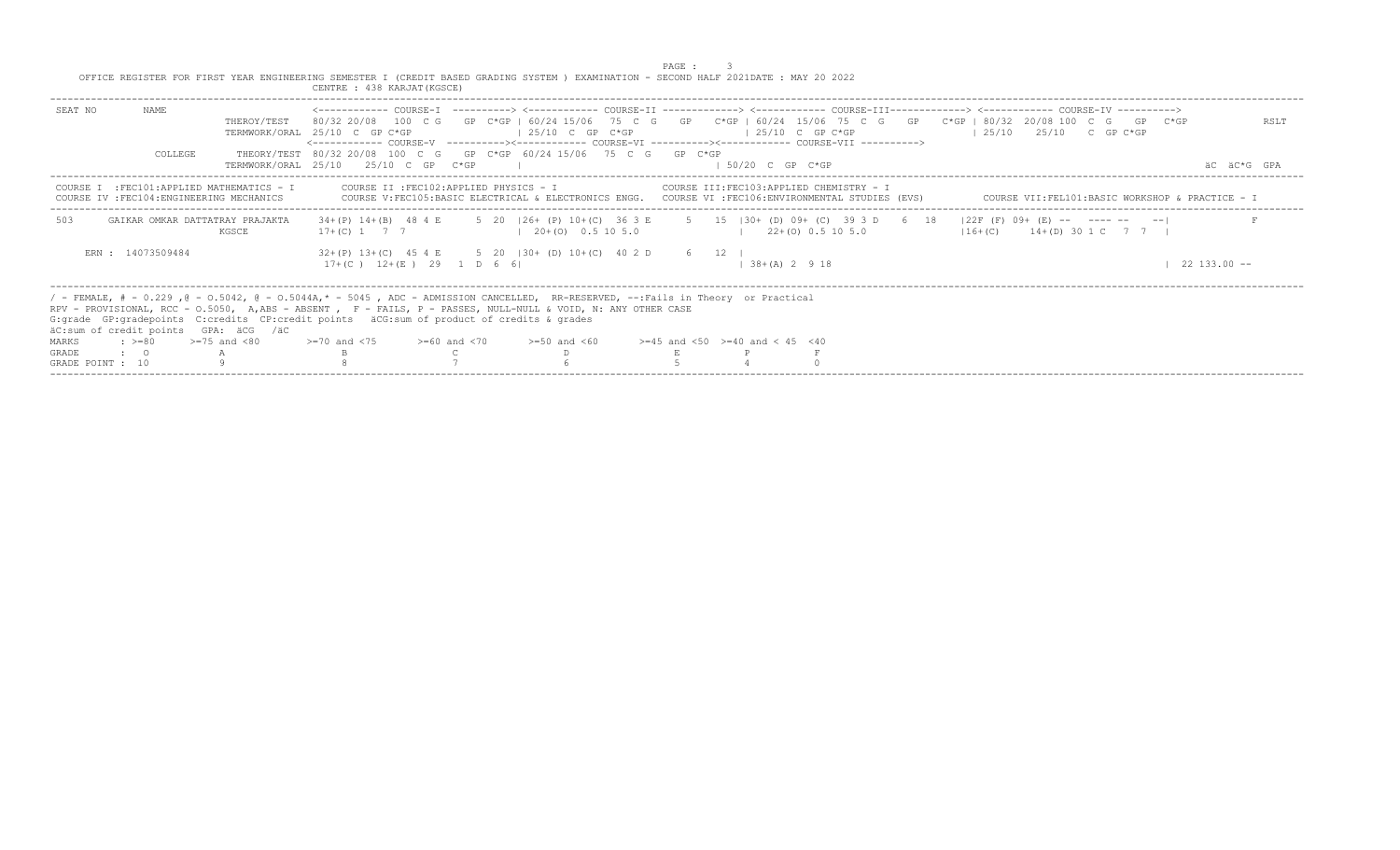|                                                                                                                                                             | CENTRE : 524 ANDHERI (MCTCE)                                                                                                                                                                                                                                                                                                                                                                            |                                                                                                                                                                                     |                                           |                                                                                                                                                        |                     |
|-------------------------------------------------------------------------------------------------------------------------------------------------------------|---------------------------------------------------------------------------------------------------------------------------------------------------------------------------------------------------------------------------------------------------------------------------------------------------------------------------------------------------------------------------------------------------------|-------------------------------------------------------------------------------------------------------------------------------------------------------------------------------------|-------------------------------------------|--------------------------------------------------------------------------------------------------------------------------------------------------------|---------------------|
| NAME.<br>SEAT NO<br>THEROY/TEST<br>COLLEGE                                                                                                                  | TERMWORK/ORAL 25/10 C GP C*GP<br><------------ COURSE-V ----------><----------- COURSE-VI ----------><------------ COURSE-VII ----------><br>THEORY/TEST 80/32 20/08 100 C G GP C*GP 60/24 15/06 75 C G GP C*GP<br>TERMWORK/ORAL 25/10 25/10 C GP C*GP                                                                                                                                                  | $125/10$ C GP C*GP                                                                                                                                                                  | $125/10$ C GP C*GP<br>$1.50/20$ C GP C*GP | 80/32 20/08 100 C G GP C*GP   60/24 15/06 75 C G GP C*GP   60/24 15/06 75 C G GP C*GP   80/32 20/08 100 C G GP C*GP<br>$125/10$ $25/10$ C GP C*GP      | RSLT<br>äC äC*G GPA |
| COURSE I : FEC101: APPLIED MATHEMATICS - I<br>IV : FEC104: ENGINEERING MECHANICS                                                                            |                                                                                                                                                                                                                                                                                                                                                                                                         | COURSE II :FEC102:APPLIED PHYSICS - I COURSE III:FEC103:APPLIED CHEMISTRY - I<br>COURSE V:FEC105:BASIC ELECTRICAL & ELECTRONICS ENGG. COURSE VI :FEC106:ENVIRONMENTAL STUDIES (EVS) |                                           | COURSE VII:FEL101:BASIC WORKSHOP & PRACTICE - I                                                                                                        |                     |
| 504<br>KAWLE ABHIJIT BHAURAO VAISHALI<br>MCTCE                                                                                                              | $10+(P)$ 1 4 4                                                                                                                                                                                                                                                                                                                                                                                          | $10+(P)$ 0.5 4 2.0                                                                                                                                                                  | $1 + (D) 0.5 6 3.0$                       | 55 (C) 12+(C) 67 4 C 7 28   24+ (P) 09+ (C) 33 3 P 4 12   24+ (P) 08+ (D) 32 3 P 4 12   35+ (P) 10+ (D) 45 5 E 5 25 <br>$13+(D)$ $17+(C)$ 30 1 C 7 7 1 |                     |
| ERN : 14073513040                                                                                                                                           | 44+(D) 19+(O) 63 4 C 7 28   28+ (E) 08+(D) 36 2 E 5 10  <br>$15+(C)$ $10+(P)$ $25$ 1 D 6 6                                                                                                                                                                                                                                                                                                              |                                                                                                                                                                                     | $142+(0)21020$                            |                                                                                                                                                        | 27 157.00 5.81      |
| äC:sum of credit points GPA: äCG /äC<br>$\Rightarrow$ $> = 80$ $\Rightarrow$ $= 75$ and $< 80$<br>MARKS<br>$\cdot$ $\cdot$ 0<br><b>GRADE</b><br>$\mathbb A$ | / - FEMALE, # - 0.229, @ - 0.5042, @ - 0.5044A,* - 5045, ADC - ADMISSION CANCELLED, RR-RESERVED, --:Fails in Theory or Practical<br>RPV - PROVISIONAL, RCC - 0.5050, A,ABS - ABSENT , F - FAILS, P - PASSES, NULL-NULL & VOID, N: ANY OTHER CASE<br>G: grade GP: gradepoints C: credits CP: credit points äCG: sum of product of credits & grades<br>$>=70$ and $<75$ $>=60$ and $<70$ $>=50$ and $<60$ |                                                                                                                                                                                     | $>=45$ and $<50$ $>=40$ and $< 45$ $<40$  |                                                                                                                                                        |                     |
| GRADE POINT : 10                                                                                                                                            |                                                                                                                                                                                                                                                                                                                                                                                                         |                                                                                                                                                                                     |                                           |                                                                                                                                                        |                     |

PAGE : 4<br>OFFICE REGISTER FOR FIRST YEAR ENGINEERING SEMESTER I (CREDIT BASED GRADING SYSTEM ) EXAMINATION - SECOND HALF 2021DATE : MAY 20 2022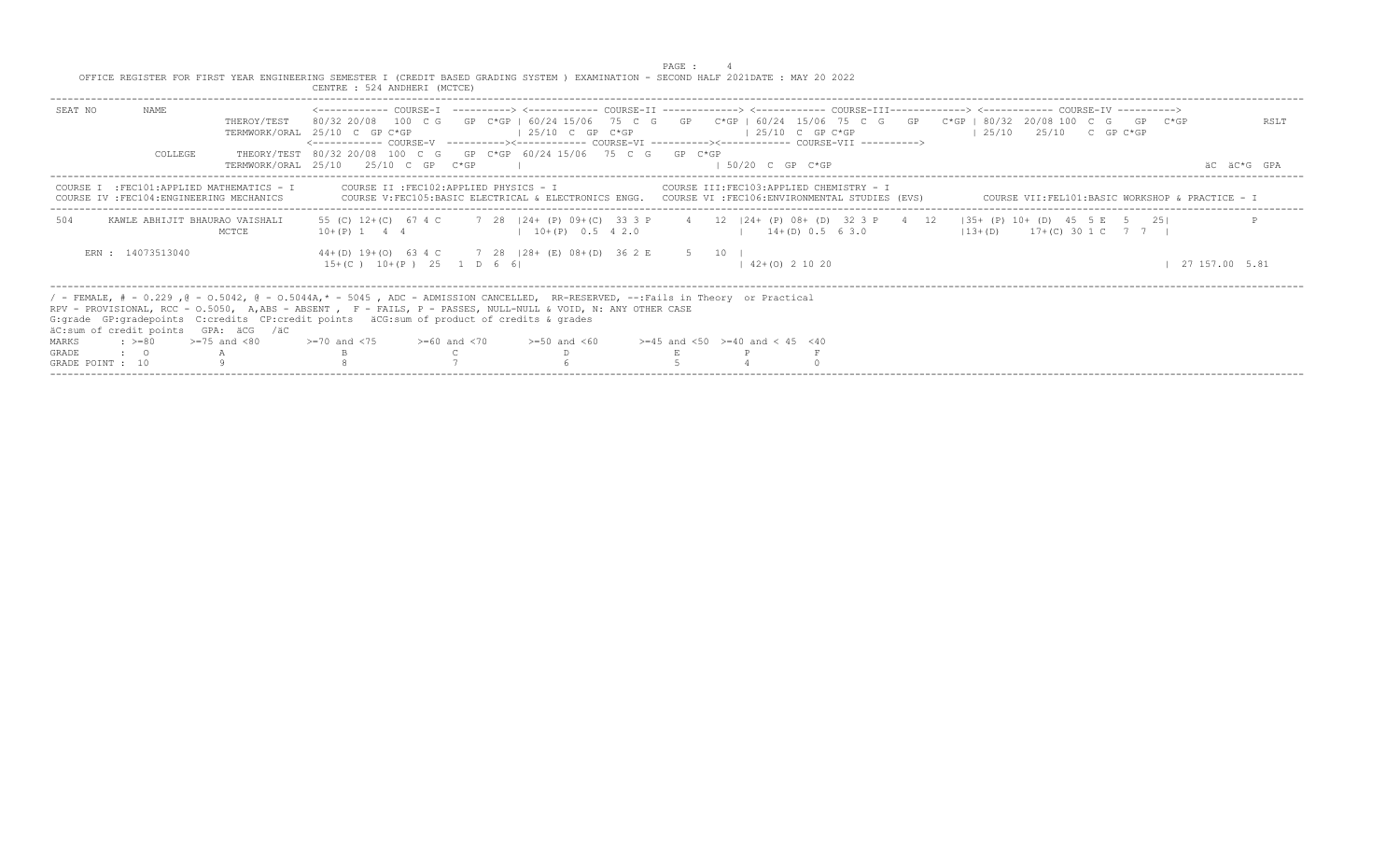|                                                                                                                                       |  | PAGE |  |
|---------------------------------------------------------------------------------------------------------------------------------------|--|------|--|
| OFFICE REGISTER FOR FIRST YEAR ENGINEERING SEMESTER I (CREDIT BASED GRADING SYSTEM ) EXAMINATION - SECOND HALF 2021DATE : MAY 20 2022 |  |      |  |

GRADE : O A B C D E P F<br>GRADE POINT : 10 9 9 8 7 7 6 5 4 0

 CENTRE : 776 ARIET SEAT NO NAME <------------ COURSE-I ----------> <------------ COURSE-II -------------> <------------ COURSE-III-------------> <------------ COURSE-IV ----------> THEROY/TEST 80/32 20/08 100 C G GP C\*GP | 60/24 15/06 75 C G GP C\*GP | 60/24 15/06 75 C G GP C\*GP | 80/32 20/08 100 C G GP C\*GP RSLT TERMWORK/ORAL 25/10 C GP C\*GP | 25/10 C GP C\*GP | 25/10 C GP C\*GP | 25/10 25/10 C GP C\*GP <------------ COURSE-V ----------><------------ COURSE-VI ----------><------------ COURSE-VII ----------> THEORY/TEST 80/32 20/08 100 C G GP C\*GP 60/24 15/06 75 C G GP C\*GP TERMWORK/ORAL 25/10 25/10 C GP C\*GP | | | 50/20 C GP C\*GP | | 50/20 C GP C\*GP  $\pm$ ----------------------------------------------------------------------------------------------------------------------------------------------------------------------------------------------------------------------- COURSE I :FEC101:APPLIED MATHEMATICS - I COURSE II :FEC102:APPLIED PHYSICS - I COURSE III:FEC103:APPLIED CHEMISTRY - I COURSE IV :FEC104:ENGINEERING MECHANICS COURSE V:FEC105:BASIC ELECTRICAL & ELECTRONICS ENGG. COURSE VI :FEC106:ENVIRONMENTAL STUDIES (EVS) COURSE VII:FEL101:BASIC WORKSHOP & PRACTICE - I ----------------------------------------------------------------------------------------------------------------------------------------------------------------------------------------------------------------------- 505 SHANBHAG PRASHANT SHIVANAND SHUB 34 (P) 12+(C) 46 4 E 5 20 |24+ (P) 12+(O) 36 3 E 5 15 |25+ (P) 09+ (C) 34 3 E 5 15 |32+ (P) 18+ (O) 50 5 D 6 30| P HANGI ARIET 17+(C) 1 7 7 | 21+(O) 0.5 10 5.0 | 19+(A) 0.5 9 4.5 | 18+(B) 18+(B) 36 1 B 8 8 | ERN : 15012120649 46+(D) 20+(O) 66 4 C 7 28 |24+ (P) 12+(O) 36 2 E 5 10 | 23+(O) 15+(C) 38 1 A 9 9| | | 36+(B) 2 8 16 | | 27 167.50 6.20 506 SINGH AKHAND VIKRAM SUMAN A (F) A (F) -- ---- -- | A (F) A (F) -- ---- -- -- | A (F) A (F) -- ---- -- -- -- | 33+ (P) 12E (C) 45 5 E 5 25| F ARIET A (F) ----- | A (F) ----- | A (F) ----- | A (F) ----- | A (F) ----- | |13E(D) 14E(D) 27 1 D 6 6 | ERN : 15012120660  $\overline{O(F(F)}$  A (F) -- ---- -- |A (F) A (F) -- ---- -- -- |<br>A (F) A (F) -- ---------- | A (F ) A (F ) -- -- ---- --| | A (F) ---- -- | 6 31.00 -- ----------------------------------------------------------------------------------------------------------------------------------------------------------------------------------------------------------------------- / - FEMALE, # - 0.229 ,@ - O.5042, @ - O.5044A,\* - 5045 , ADC - ADMISSION CANCELLED, RR-RESERVED, --:Fails in Theory or Practical RPV - PROVISIONAL, RCC - O.5050, A,ABS - ABSENT , F - FAILS, P - PASSES, NULL-NULL & VOID, N: ANY OTHER CASE G:grade GP:gradepoints C:credits CP:credit points äCG:sum of product of credits & grades äC:sum of credit points GPA: äCG /äC MARKS :  $>= 80$   $>= 75$  and  $< 80$   $>= 70$  and  $< 75$   $>= 60$  and  $< 70$   $>= 50$  and  $< 60$   $>= 45$  and  $< 50$   $>= 40$  and  $< 45$   $< 40$ 

-----------------------------------------------------------------------------------------------------------------------------------------------------------------------------------------------------------------------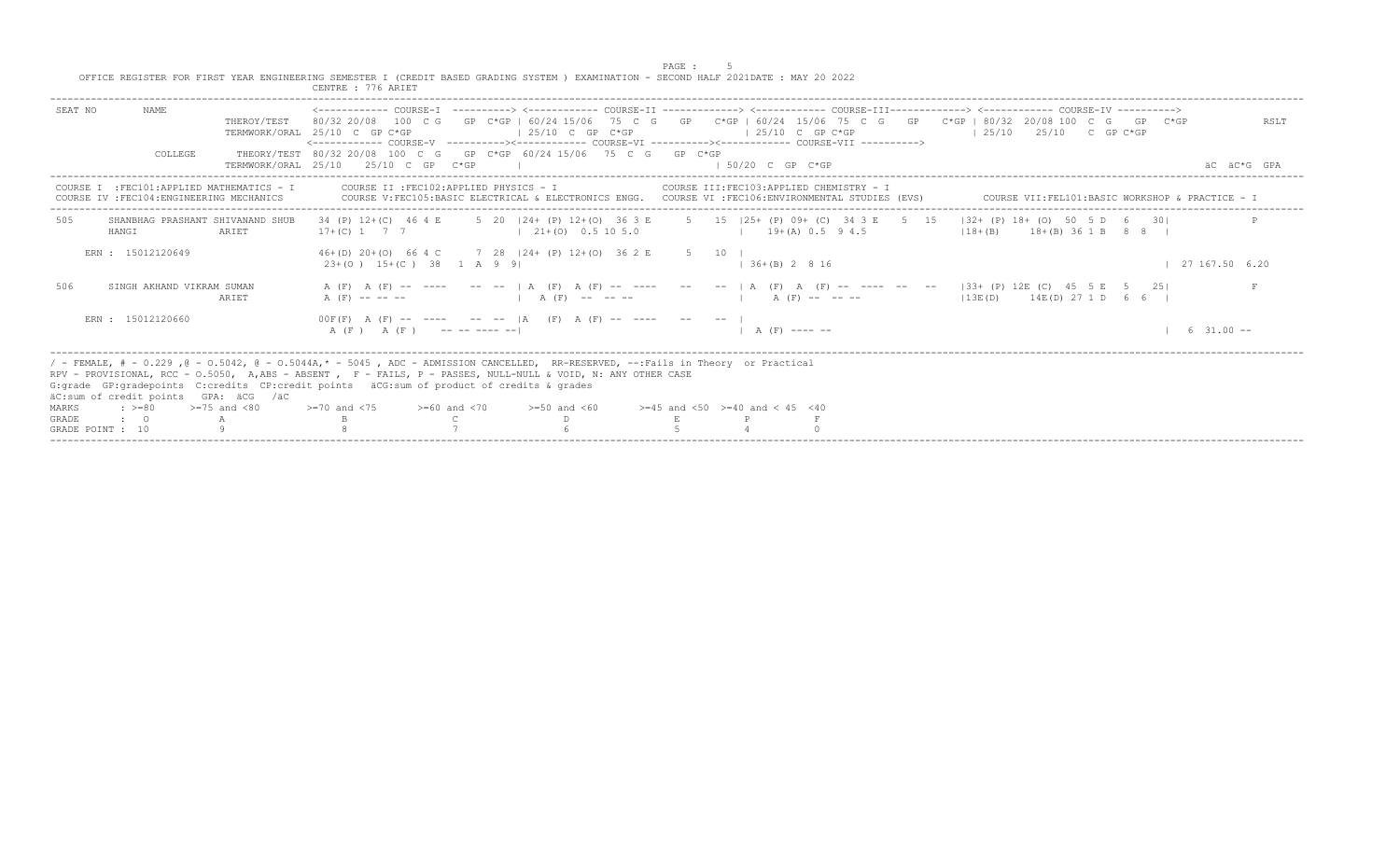|                                                                                                                                                          | CENTRE : 780 YTEM                                                                                                                                                                                                                                                                                                                                                                                                                                                                      |                     |
|----------------------------------------------------------------------------------------------------------------------------------------------------------|----------------------------------------------------------------------------------------------------------------------------------------------------------------------------------------------------------------------------------------------------------------------------------------------------------------------------------------------------------------------------------------------------------------------------------------------------------------------------------------|---------------------|
| NAME.<br>SEAT NO<br>THEROY/TEST<br>COLLEGE                                                                                                               | 80/32 20/08 100 C G GP C*GP   60/24 15/06 75 C G GP C*GP   60/24 15/06 75 C G GP C*GP   80/32 20/08 100 C G GP C*GP<br>$125/10$ C GP C*GP<br>$125/10$ $25/10$ $25/10$ C GP C*GP<br>TERMWORK/ORAL 25/10 C GP C*GP<br>$125/10$ C GP C*GP<br><------------ COURSE-V ----------><----------- COURSE-VI ----------><------------ COURSE-VII ----------><br>THEORY/TEST 80/32 20/08 100 C G GP C*GP 60/24 15/06 75 C G GP C*GP<br>$1.50/20$ C GP C*GP<br>TERMWORK/ORAL 25/10 25/10 C GP C*GP | RSLT<br>äC äC*G GPA |
| COURSE I : FEC101: APPLIED MATHEMATICS - I<br>IV : FEC104: ENGINEERING MECHANICS                                                                         | COURSE II :FEC102:APPLIED PHYSICS - I COURSE III:FEC103:APPLIED CHEMISTRY - I<br>COURSE V: FEC105: BASIC ELECTRICAL & ELECTRONICS ENGG. COURSE VI : FEC106: ENVIRONMENTAL STUDIES (EVS)<br>COURSE VII:FEL101:BASIC WORKSHOP & PRACTICE - I                                                                                                                                                                                                                                             |                     |
| 507<br>NARUTE VIKAS LAXMAN NUNDABAI<br>YTEM                                                                                                              | 34+(P) 08+(P) 42 4 P 4 16   24+ (P) 08+(D) 32 3 P 4 12   30+ (D) 07+ (E) 37 3 E 5 15   48 (C) 10+ (D) 58 5 D 6 30 <br>$19+(A)$ 0.5 9 4.5<br>$1 \t 16 + (C) \t 0.5 \t 7 \t 3.5$<br>$113+(D)$ $14+(D)$ 27 1 D 6 6 I<br>$20+(0)$ 1 10 10                                                                                                                                                                                                                                                  |                     |
| ERN: 14073522778                                                                                                                                         | 33+(P) 10+(D) 43 4 P 4 16   36+ (C) 07+(E) 43 2 D 6 12  <br>$15+(C)$ $14+(D)$ 29 1 D 6 6<br>$1$ 35+(B) 2 8 16                                                                                                                                                                                                                                                                                                                                                                          | 27 147.00 5.44      |
| äC:sum of credit points GPA: äCG /äC<br>$>=75$ and $< 80$<br>$: z = 80$<br>MARKS<br>$\cdot$ $\cdot$ 0<br><b>GRADE</b><br>$\mathbb A$<br>GRADE POINT : 10 | / - FEMALE, # - 0.229, @ - 0.5042, @ - 0.5044A,* - 5045, ADC - ADMISSION CANCELLED, RR-RESERVED, --:Fails in Theory or Practical<br>RPV - PROVISIONAL, RCC - 0.5050, A,ABS - ABSENT , F - FAILS, P - PASSES, NULL-NULL & VOID, N: ANY OTHER CASE<br>G: grade GP: gradepoints C: credits CP: credit points aCG: sum of product of credits & grades<br>$>=70$ and $<75$ $>=60$ and $<70$ $>=50$ and $<60$<br>$> = 45$ and $< 50$ $> = 40$ and $< 45$ $< 40$                              |                     |

PAGE : 6<br>OFFICE REGISTER FOR FIRST YEAR ENGINEERING SEMESTER I (CREDIT BASED GRADING SYSTEM ) EXAMINATION - SECOND HALF 2021DATE : MAY 20 2022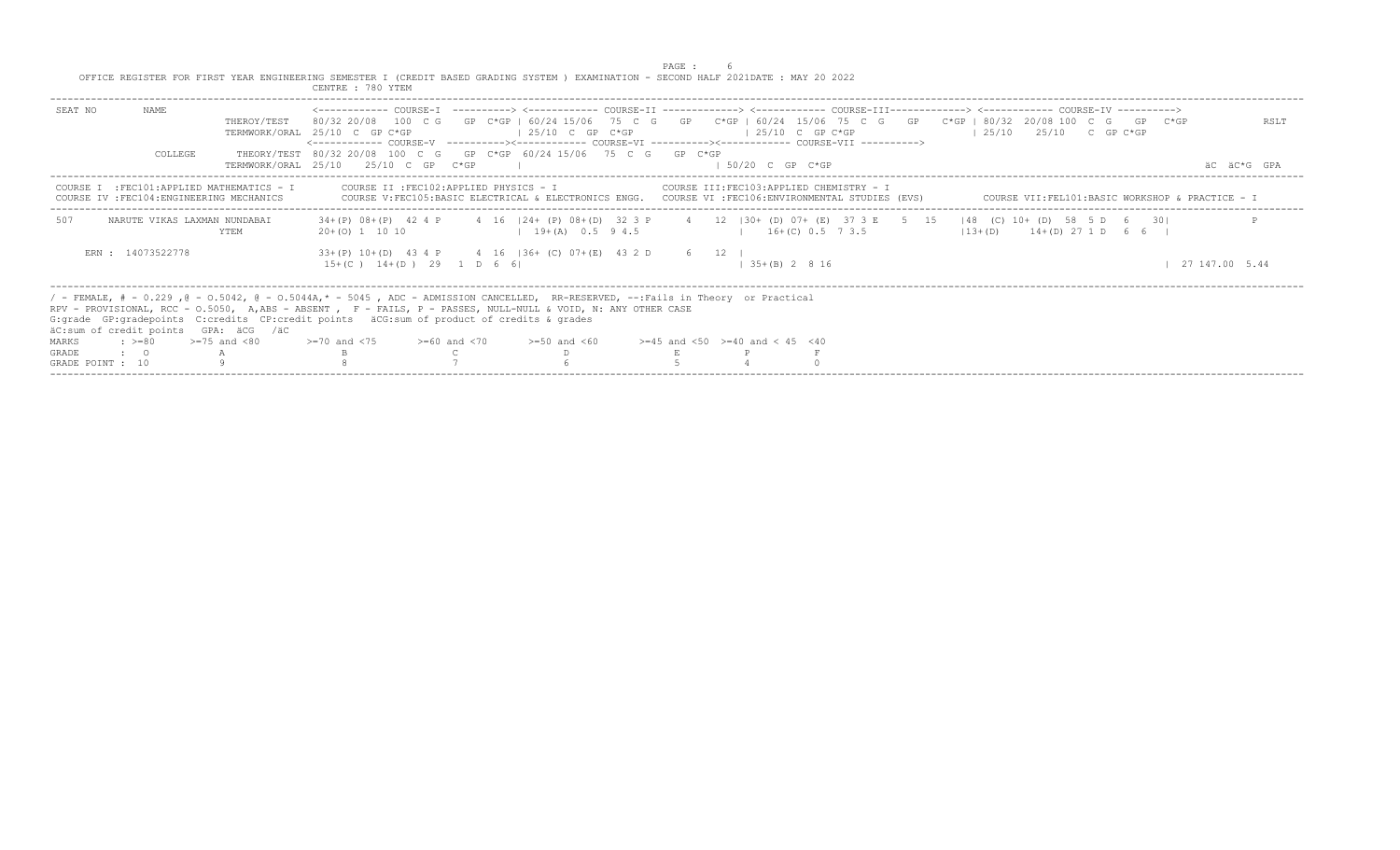|                                                                                                                                                                      | CENTRE : 822 KHALAPUR (PILLAI)                                                                                                                                                                                                                                                                                                                                                                                                                                                                                                                                                                                                                                                    |                     |
|----------------------------------------------------------------------------------------------------------------------------------------------------------------------|-----------------------------------------------------------------------------------------------------------------------------------------------------------------------------------------------------------------------------------------------------------------------------------------------------------------------------------------------------------------------------------------------------------------------------------------------------------------------------------------------------------------------------------------------------------------------------------------------------------------------------------------------------------------------------------|---------------------|
| NAMF.<br>SEAT NO<br>THEROY/TEST<br>COLLEGE                                                                                                                           | <------------ COURSE-T -----------> <------------ COURSE-TT --------------> <------------- COURSE-TU COURSE-TV -----------> COURSE-TTT----------------> <----------- COURSE-TV ----------><br>80/32 20/08 100 C G GP C*GP   60/24 15/06 75 C G GP C*GP   60/24 15/06 75 C G GP C*GP   80/32 20/08 100 C G GP C*GP<br>$125/10$ C GP C*GP<br>$125/10$ $25/10$ C GP C*GP<br>TERMWORK/ORAL 25/10 C GP C*GP<br>$125/10$ C GP C*GP<br><------------ COURSE-V ----------><----------- COURSE-VI ----------><------------ COURSE-VII ----------><br>THEORY/TEST 80/32 20/08 100 C G GP C*GP 60/24 15/06 75 C G GP C*GP<br>$150/20$ C GP $C*GP$<br>$TERMWORK/ORAL$ 25/10 25/10 C GP $C*GP$ | RSLT<br>äC äC*G GPA |
| COURSE I : FEC101: APPLIED MATHEMATICS - I<br>COURSE IV : FEC104: ENGINEERING MECHANICS                                                                              | COURSE II :FEC102:APPLIED PHYSICS - I COURSE III:FEC103:APPLIED CHEMISTRY - I<br>COURSE V:FEC105:BASIC ELECTRICAL & ELECTRONICS ENGG. COURSE VI :FEC106:ENVIRONMENTAL STUDIES (EVS)<br>COURSE VII:FEL101:BASIC WORKSHOP & PRACTICE - I                                                                                                                                                                                                                                                                                                                                                                                                                                            |                     |
| 508<br>TAMBE RAHUL RAMDAS PRITI<br>PILLAI'S                                                                                                                          | 38 (E) 15 (A) 53 4 D 6 24   46 (A) 09+ (C) 55 3 B 8 24   29 (E) 08+ (D) 37 3 E 5 15   41 (D) 10+ (D) 51 5 D 6 30  <br>$17+(C)$ 0.5 7 3.5<br>$110+(P)$ 15 (C) 25 1 D 6 6  <br>$12+(E)$ 1 5 5<br>$10+(P)$ 0.5 4 2.0                                                                                                                                                                                                                                                                                                                                                                                                                                                                 |                     |
| ERN :                                                                                                                                                                | 49 (C) 13+(C) 62 4 C 7 28   48 (0) 09+(C) 57 2 A 9 18  <br>$10+(P)$ 18 (B) 28 1 D 6 6<br>$125+(D)2612$                                                                                                                                                                                                                                                                                                                                                                                                                                                                                                                                                                            | 27 173.50 6.43      |
| äC:sum of credit points GPA: äCG /äC<br>$\Rightarrow$ $>=$ 80 $\Rightarrow$ $=$ 75 and <80<br>MARKS<br>GRADE<br>$\cdot$ $\cdot$ 0<br>$\mathbb A$<br>GRADE POINT : 10 | / - FEMALE, # - 0.229, @ - 0.5042, @ - 0.5044A,* - 5045, ADC - ADMISSION CANCELLED, RR-RESERVED, --:Fails in Theory or Practical<br>RPV - PROVISIONAL, RCC - 0.5050, A,ABS - ABSENT , F - FAILS, P - PASSES, NULL-NULL & VOID, N: ANY OTHER CASE<br>G: qrade GP: qradepoints C: credits CP: credit points äCG: sum of product of credits & qrades<br>$>=70$ and $<75$ $>=60$ and $<70$ $>=50$ and $<60$ $>=45$ and $<50$ $>=40$ and $< 45$ $<40$                                                                                                                                                                                                                                  |                     |

PAGE : 7 OFFICE REGISTER FOR FIRST YEAR ENGINEERING SEMESTER I (CREDIT BASED GRADING SYSTEM ) EXAMINATION - SECOND HALF 2021DATE : MAY 20 2022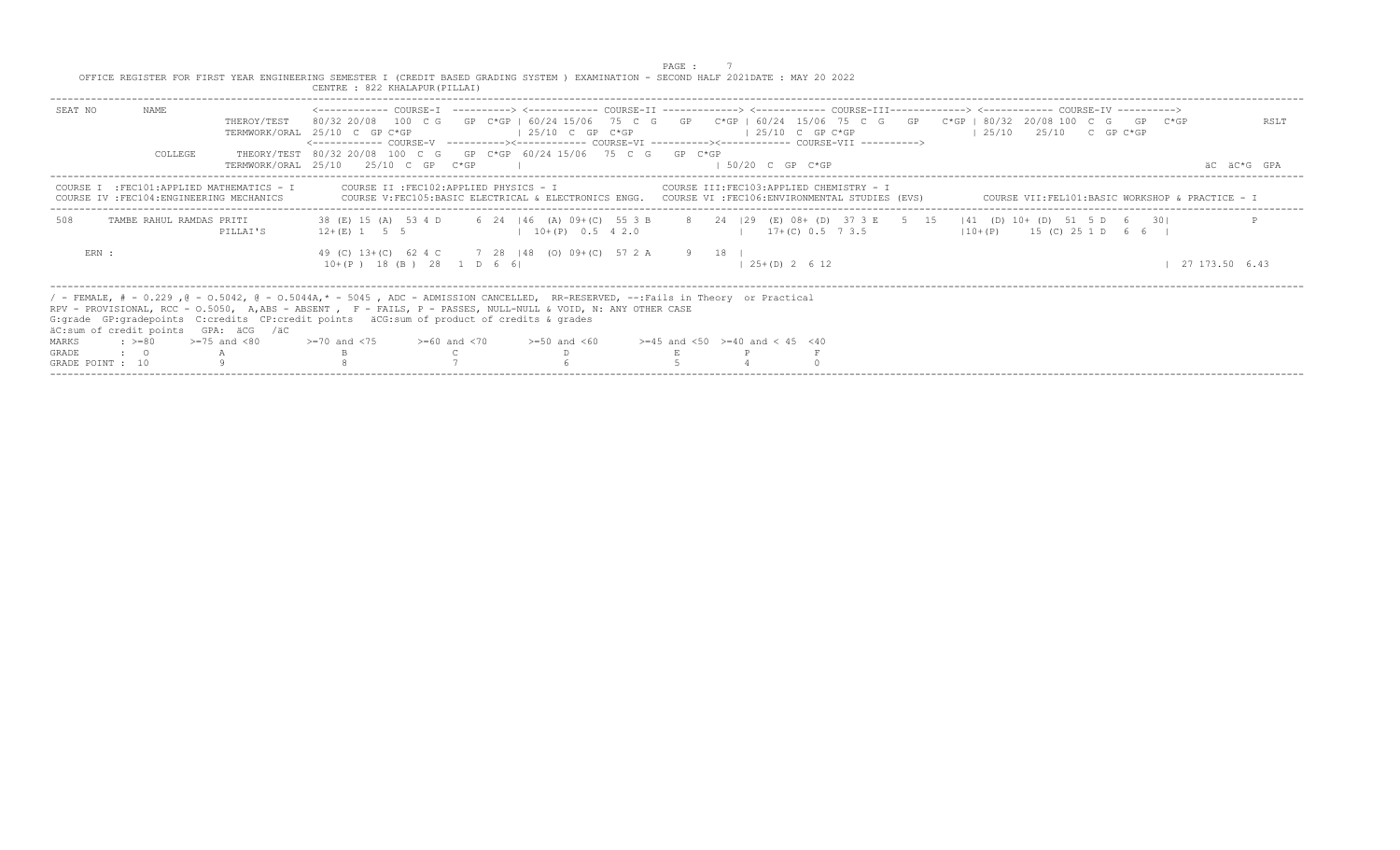|                                    |                   |                                                                                                | OFFICE REGISTER FOR FIRST YEAR ENGINEERING SEMESTER I (CREDIT BASED GRADING SYSTEM ) EXAMINATION - SECOND HALF 2021DATE : MAY 20 2022<br>CENTRE : 857 DILKAP                                                                                                                                                                                                                                                                                                                                                                                       |                                                                                                                                                                                     | PAGE : |                                           |                    |                                    |                                                 |                     |  |
|------------------------------------|-------------------|------------------------------------------------------------------------------------------------|----------------------------------------------------------------------------------------------------------------------------------------------------------------------------------------------------------------------------------------------------------------------------------------------------------------------------------------------------------------------------------------------------------------------------------------------------------------------------------------------------------------------------------------------------|-------------------------------------------------------------------------------------------------------------------------------------------------------------------------------------|--------|-------------------------------------------|--------------------|------------------------------------|-------------------------------------------------|---------------------|--|
| SEAT NO                            | NAME<br>COLLEGE   | THEROY/TEST                                                                                    | <------------ COURSE-T ----------> <----------- COURSE-TT -------------> <------------ COURSE-TTT------------> <------------ COURSE-TV ----------><br>80/32 20/08 100 C G GP C*GP   60/24 15/06 75 C G GP C*GP   60/24 15/06 75 C G GP C*GP   80/32 20/08 100 C G GP C*GP<br>TERMWORK/ORAL 25/10 C GP C*GP<br><------------ COURSE-V    ----------><-----------    COURSE-VI    -----------><----------    COURSE-VII    ----------><br>THEORY/TEST 80/32 20/08 100 C G GP C*GP 60/24 15/06 75 C G GP C*GP<br>TERMWORK/ORAI, 25/10 25/10 C GP C*GP | $125/10$ C GP $C*GP$                                                                                                                                                                |        | $125/10$ C GP C*GP<br>$1.50/20$ C GP C*GP |                    | $125/10$ $25/10$ $25/10$ C GP C*GP |                                                 | RSLT<br>AC AC*G GPA |  |
|                                    |                   | COURSE I : FEC101:APPLIED MATHEMATICS - I<br>COURSE IV : FEC104: ENGINEERING MECHANICS         |                                                                                                                                                                                                                                                                                                                                                                                                                                                                                                                                                    | COURSE II :FEC102:APPLIED PHYSICS - I COURSE III:FEC103:APPLIED CHEMISTRY - I<br>COURSE V:FEC105:BASIC ELECTRICAL & ELECTRONICS ENGG. COURSE VI :FEC106:ENVIRONMENTAL STUDIES (EVS) |        |                                           |                    |                                    | COURSE VII:FEL101:BASIC WORKSHOP & PRACTICE - I |                     |  |
| 509                                |                   | MOHOD SUYASH RAJENDRA SUNITA<br>DILKAP                                                         | 35+(P) 08+(P) 43 4 P 4 16   24+ (P) 07+(E) 31 3 P 4 12   24+ (P) 06+ (P) 30 3 P 4 12   71 (O) 15+ (A) 86 5 O 10 50 <br>$16+(C)$ 1 7 7 1 9 + (A) 0.5 9 4.5                                                                                                                                                                                                                                                                                                                                                                                          |                                                                                                                                                                                     |        |                                           | $18+(B) 0.5 8 4.0$ |                                    | $(19 + (A) 17 + (C) 36 1 B 8 8 1$               |                     |  |
|                                    | ERN: 14073525997  |                                                                                                | $32+(P)$ 09+(E) 41 4 P 4 16   24+ (P) 09+(C) 33 2 P 4 8  <br>$18+(B)$ $15+(C)$ 33 1 C 7 7                                                                                                                                                                                                                                                                                                                                                                                                                                                          |                                                                                                                                                                                     |        | $141+(0)21020$                            |                    |                                    |                                                 | 27 164.50 6.09      |  |
| MARKS<br>GRADE<br>GRADE POINT : 10 | $\cdot$ $\cdot$ 0 | äC:sum of credit points GPA: äCG /äC<br>$\Rightarrow$ $> = 80$ $\Rightarrow$ $= 75$ and $< 80$ | / - FEMALE, # - 0.229, @ - 0.5042, @ - 0.5044A,* - 5045, ADC - ADMISSION CANCELLED, RR-RESERVED, --:Fails in Theory or Practical<br>RPV - PROVISIONAL, RCC - 0.5050, A.ABS - ABSENT, F - FAILS, P - PASSES, NULL-NULL & VOID, N: ANY OTHER CASE<br>G: qrade GP: qradepoints C: credits CP: credit points äCG: sum of product of credits & qrades<br>$> = 70$ and $< 75$ $> = 60$ and $< 70$ $> = 50$ and $< 60$ $> = 45$ and $< 50$ $> = 40$ and $< 45$ $< 40$                                                                                     |                                                                                                                                                                                     |        |                                           |                    |                                    |                                                 |                     |  |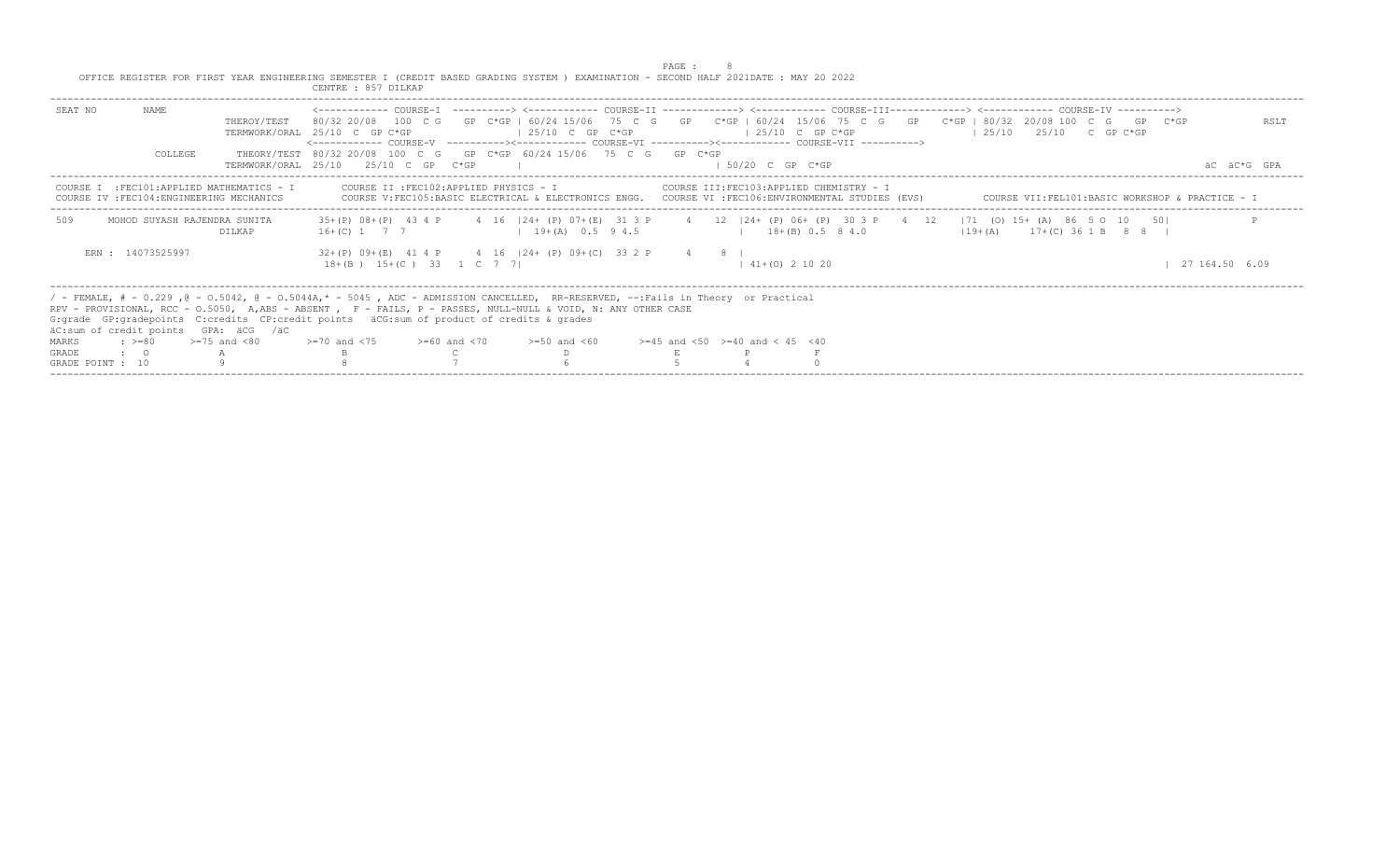|  | PAGE                                                                                                                                  |  |  |  |
|--|---------------------------------------------------------------------------------------------------------------------------------------|--|--|--|
|  | OFFICE REGISTER FOR FIRST YEAR ENGINEERING SEMESTER I (CREDIT BASED GRADING SYSTEM ) EXAMINATION - SECOND HALF 2021DATE : MAY 20 2022 |  |  |  |
|  | CENTRE : 945 VOGCOE                                                                                                                   |  |  |  |

|                                                                                                                              | CENTRE : 945 VOGCOE                                                                                                                                                                                                                                                                                                                                                                                                                                                                            |      |
|------------------------------------------------------------------------------------------------------------------------------|------------------------------------------------------------------------------------------------------------------------------------------------------------------------------------------------------------------------------------------------------------------------------------------------------------------------------------------------------------------------------------------------------------------------------------------------------------------------------------------------|------|
| SEAT NO<br>NAME.<br>THEROY/TEST<br>COLLEGE                                                                                   | 80/32 20/08 100 C G GP C*GP   60/24 15/06 75 C G GP C*GP   60/24 15/06 75 C G GP C*GP   80/32 20/08 100 C G GP C*GP<br>$125/10$ C GP C*GP<br>125/10<br>TERMWORK/ORAL 25/10 C GP C*GP<br>$125/10$ C GP C*GP<br>2.5/10 C GP C*GP<br><------------ COURSE-V ----------><------------ COURSE-VI ----------><----------- COURSE-VII ---------->><br>THEORY/TEST 80/32 20/08 100 C G GP C*GP 60/24 15/06 75 C G GP C*GP<br>TERMWORK/ORAL 25/10 25/10 C GP C*GP<br>$1.50/20$ C GP C*GP<br>äC äC*G GPA | RSLT |
| :FEC101:APPLIED MATHEMATICS - I<br>COURSE IV : FEC104: ENGINEERING MECHANICS                                                 | COURSE II : FEC102: APPLIED PHYSICS - I<br>COURSE III: FEC103: APPLIED CHEMISTRY - I<br>COURSE V:FEC105:BASIC ELECTRICAL & ELECTRONICS ENGG. COURSE VI :FEC106:ENVIRONMENTAL STUDIES (EVS)<br>COURSE VII: FEL101: BASIC WORKSHOP & PRACTICE - I                                                                                                                                                                                                                                                |      |
| 510<br>GAJAKOSH VICKY ANTI, PRAMILA<br>VOGCOE                                                                                | 5 20 124+ (P) 06+ (P) 30 3 P 4 12 124+ (P) 09+ (C) 33 3 P 4 12 149 (C) 11+ (D) 60 5 C 7 351<br>$34+(P)$ 12+(C) 46 4 E<br>$1, 16+(C), 0.5, 7, 3.5$<br>$16+(C)$ 0.5 7 3.5<br>$119+(A)$ $10+(P)$ 29 1 D 6 6 I<br>$17+(C)$ 1 7 7                                                                                                                                                                                                                                                                   |      |
| ERN: 14073527781                                                                                                             | $32+(P)$ 10+(D) 42 4 P 4 16  31+ (D) 09+(C) 40 2 D<br>6 12<br>$11+(P)$ $12+(E)$ $23$ 1 E 5 5<br>$1$ 27 152.00 5.63<br>$142+(0)21020$                                                                                                                                                                                                                                                                                                                                                           |      |
| 511<br>WAKALE KARAN SHANTARAM SHAILA<br>VOGCOE                                                                               | 44+(D) 08+(P) 52 4 D 6 24  48+ (O) 06+(P) 54 3 B 8 24  28 (E) 06+ (P) 34 3 E 5 15  42+ (D) 13+ (C) 55 5 D 6 30 <br>$12+(E)$ 0.5 5 2.5<br>$ 16+(C)$ 15+(C) 31 1 C 7 7  <br>$12+(E)$ 0.5 5 2.5<br>$10+(P)$ 1 4 4                                                                                                                                                                                                                                                                                 |      |
| ERN: 14073527980                                                                                                             | 32+(P) 13+(C) 45 4 E 5 20   24+ (P) 07+(E) 31 2 P<br>$\overline{4}$ $\overline{8}$ $\overline{1}$<br>$11+(P)$ $13+(D)$ 24 1 E 5 5<br>$1, 33 + (C), 2, 7, 14$<br>127156.005.78                                                                                                                                                                                                                                                                                                                  |      |
| äC:sum of credit points GPA: äCG /äC<br>$>=75$ and $<80$<br>$: \; > = 80$<br>MARKS<br>GRADE<br>$\cdot$ 0<br>GRADE POINT : 10 | / - FEMALE, # - 0.229, @ - 0.5042, @ - 0.5044A,* - 5045, ADC - ADMISSION CANCELLED, RR-RESERVED, --:Fails in Theory or Practical<br>RPV - PROVISIONAL, RCC - 0.5050, A,ABS - ABSENT , F - FAILS, P - PASSES, NULL-NULL & VOID, N: ANY OTHER CASE<br>G: grade GP: gradepoints C: credits CP: credit points aCG: sum of product of credits & grades<br>>=70 and <75<br>$>=60$ and $<70$<br>$>=50$ and $<60$<br>$>=45$ and $<50$ $>=40$ and $< 45$ $<40$                                          |      |

-----------------------------------------------------------------------------------------------------------------------------------------------------------------------------------------------------------------------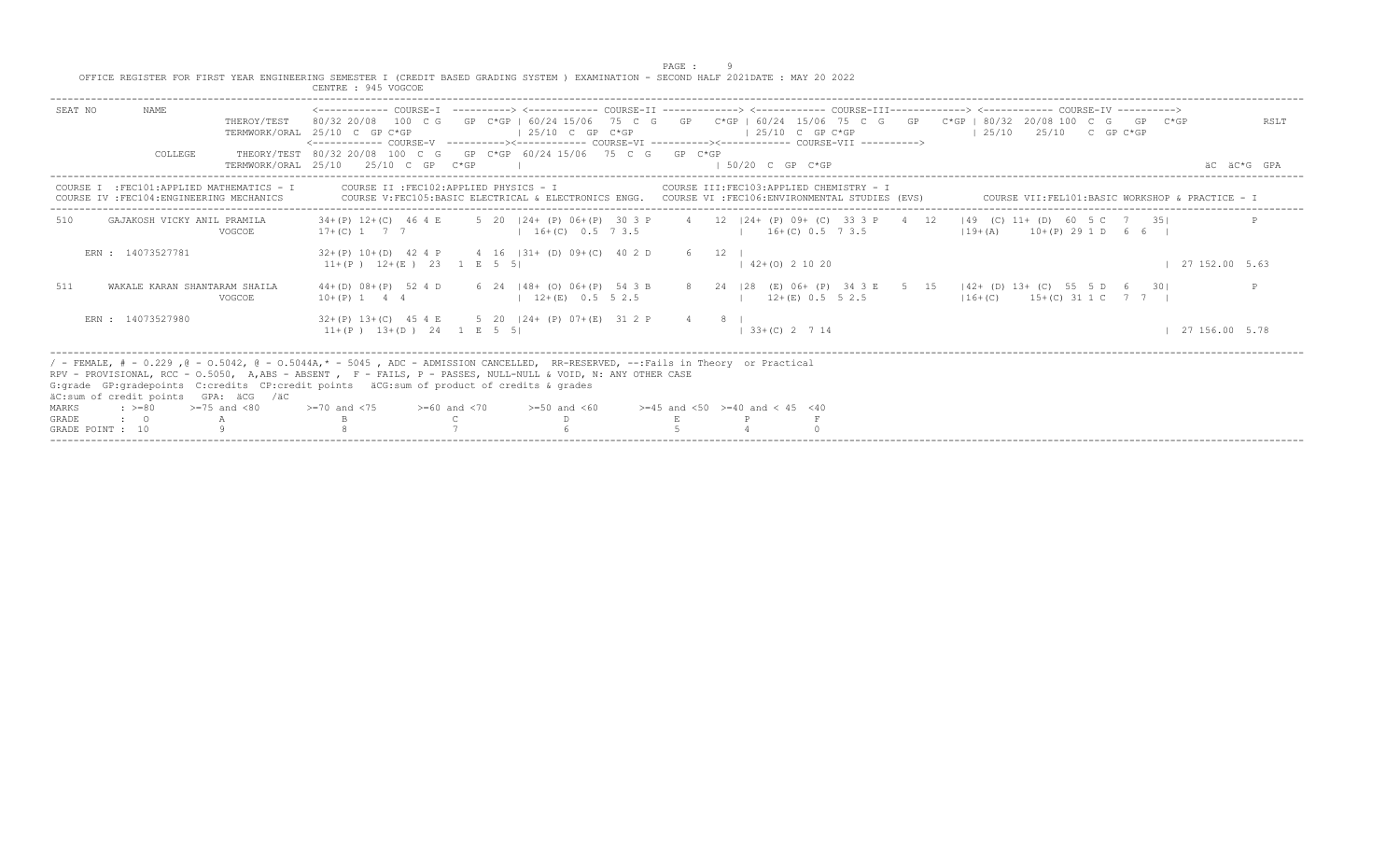|                                                                                                                                                            | CENTRE : 948 BRHCET                                                                                                                                                                                                                                                                                                                                                                                                                                                            |                     |
|------------------------------------------------------------------------------------------------------------------------------------------------------------|--------------------------------------------------------------------------------------------------------------------------------------------------------------------------------------------------------------------------------------------------------------------------------------------------------------------------------------------------------------------------------------------------------------------------------------------------------------------------------|---------------------|
| NAMF.<br>SEAT NO<br>THEROY/TEST<br>COLLEGE                                                                                                                 | 80/32 20/08 100 C G GP C*GP   60/24 15/06 75 C G GP C*GP   60/24 15/06 75 C G GP C*GP   80/32 20/08 100 C G GP C*GP<br>$125/10$ C GP C*GP<br>$125/10$ $25/10$ C GP C*GP<br>TERMWORK/ORAL 25/10 C GP C*GP<br>$125/10$ C GP C*GP<br><------------ COURSE-V ----------><----------- COURSE-VI ----------><------------ COURSE-VII ----------><br>THEORY/TEST 80/32 20/08 100 C G GP C*GP 60/24 15/06 75 C G GP C*GP<br>TERMWORK/ORAL 25/10 25/10 C GP C*GP<br>$1.50/20$ C GP C*GP | RSLT<br>äC äC*G GPA |
| COURSE I : FEC101: APPLIED MATHEMATICS - I<br>COURSE IV : FEC104: ENGINEERING MECHANICS                                                                    | COURSE II :FEC102:APPLIED PHYSICS - I COURSE III:FEC103:APPLIED CHEMISTRY - I<br>COURSE V:FEC105:BASIC ELECTRICAL & ELECTRONICS ENGG. COURSE VI :FEC106:ENVIRONMENTAL STUDIES (EVS)<br>COURSE VII:FEL101:BASIC WORKSHOP & PRACTICE - I                                                                                                                                                                                                                                         |                     |
| 512<br>GADAVE RUSHIKESH SURESH RAJANI<br><b>BRHCET</b>                                                                                                     | 23F(F) 08+(P) -- ---- -- -- 127+ (E) 06+(P) 33 3 P 4 12   26+ (P) 07+ (E) 33 3 P 4 12   32+ (P) 08+ (P) 40 5 P 4 20 <br>$15+(C)$ 1 7 7 1 18 + (B) 0.5 8 4.0<br>$1 \t18+(B) \t0.5 \t8 4.0$<br>$119+(A)$ 20+(0) 39 1 A 9 9 1                                                                                                                                                                                                                                                     |                     |
| ERN : 15012125971                                                                                                                                          | 52+(C) 14+(B) 66 4 C 7 28   24+ (P) 10+(C) 34 2 E 5 10  <br>$15+(C)$ $15+(C)$ 30 1 C 7 7<br>$139+(A)2918$<br>$23, 131, 00$ --                                                                                                                                                                                                                                                                                                                                                  |                     |
| äC:sum of credit points GPA: äCG /äC<br>$\Rightarrow$ $>= 80$ $>= 75$ and $< 80$<br>MARKS<br>GRADE<br>$\cdot$ $\cdot$ 0<br>$\mathbb A$<br>GRADE POINT : 10 | / - FEMALE, # - 0.229, @ - 0.5042, @ - 0.5044A,* - 5045, ADC - ADMISSION CANCELLED, RR-RESERVED, --:Fails in Theory or Practical<br>RPV - PROVISIONAL, RCC - 0.5050, A,ABS - ABSENT , F - FAILS, P - PASSES, NULL-NULL & VOID, N: ANY OTHER CASE<br>G: qrade GP: qradepoints C: credits CP: credit points äCG: sum of product of credits & qrades<br>$>=70$ and $<75$ $>=60$ and $<70$ $>=50$ and $<60$ $>=45$ and $<50$ $>=40$ and $< 45$ $<40$                               |                     |

PAGE : 10<br>OFFICE REGISTER FOR FIRST YEAR ENGINEERING SEMESTER I (CREDIT BASED GRADING SYSTEM ) EXAMINATION - SECOND HALF 2021DATE : MAY 20 2022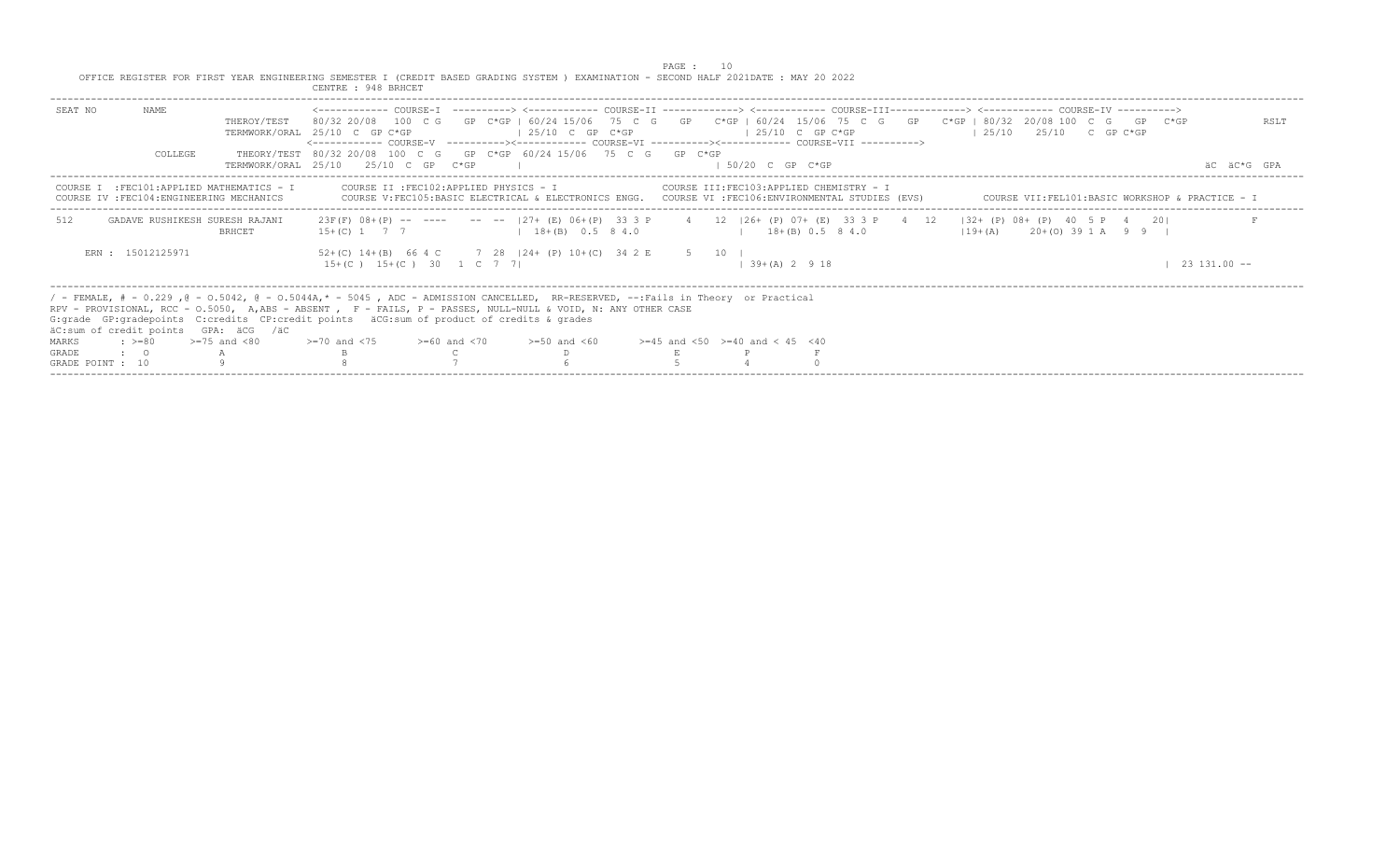|                                   |                                           |                                            | OFFICE REGISTER FOR FIRST YEAR ENGINEERING SEMESTER I (CREDIT BASED GRADING SYSTEM ) EXAMINATION - SECOND HALF 2021DATE: MAY 20 2022<br>CENTRE : 990 VISHWANIKETAN                                                                                                                                                                                                                                                                    |                                                                                                    | PAGE : |                     |                                           |                                   |                                                 |                |  |
|-----------------------------------|-------------------------------------------|--------------------------------------------|---------------------------------------------------------------------------------------------------------------------------------------------------------------------------------------------------------------------------------------------------------------------------------------------------------------------------------------------------------------------------------------------------------------------------------------|----------------------------------------------------------------------------------------------------|--------|---------------------|-------------------------------------------|-----------------------------------|-------------------------------------------------|----------------|--|
| SEAT NO                           | NAME                                      | THEROY/TEST                                | <------------ COURSE-T ----------> <----------- COURSE-TT -------------> <------------ COURSE-TTT------------> <------------ COURSE-TV -----------><br>80/32 20/08 100 C G GP C*GP I 60/24 15/06 75 C G GP C*GP   60/24 15/06 75 C G GP C*GP   80/32 20/08 100 C G GP C*GP<br>TERMWORK/ORAL 25/10 C GP C*GP<br><------------ COURSE-V    ----------><-----------    COURSE-VI    -----------><----------    COURSE-VII    ----------> | $125/10$ C GP C*GP                                                                                 |        | $125/10$ C GP C*GP  |                                           | $125/10$ $25/10$ C GP C*GP        |                                                 | RSLT           |  |
|                                   | COLLEGE                                   |                                            | THEORY/TEST 80/32 20/08 100 C G GP C*GP 60/24 15/06 75 C G GP C*GP<br>TERMWORK/ORAL 25/10 25/10 C GP C*GP                                                                                                                                                                                                                                                                                                                             |                                                                                                    |        | $1.50/20$ C GP C*GP |                                           |                                   |                                                 | AC AC*G GPA    |  |
|                                   | COURSE IV : FEC104: ENGINEERING MECHANICS | COURSE I : FEC101: APPLIED MATHEMATICS - I | COURSE II : FEC102: APPLIED PHYSICS - I                                                                                                                                                                                                                                                                                                                                                                                               | COURSE V:FEC105:BASIC ELECTRICAL & ELECTRONICS ENGG. COURSE VI :FEC106:ENVIRONMENTAL STUDIES (EVS) |        |                     | COURSE III: FEC103: APPLIED CHEMISTRY - I |                                   | COURSE VII:FEL101:BASIC WORKSHOP & PRACTICE - I |                |  |
| 513                               | GUTTE KRUSHNA VITTHAL SANGEETA            | VISHWANIKE                                 | 34+(P) 09+(E) 43 4 P 4 16   40+ (C) 11+(B) 51 3 C 7 21   30+ (D) 10+ (C) 40 3 D 6 18   33 (P) 11+ (D) 44 5 P 4 20 <br>$18 + (B)$ 1 8 8                                                                                                                                                                                                                                                                                                | $1 \t3+ (A) \t0.5 \t9.4.5$ $1 \t18+ (B) \t0.5 \t8.4.0$                                             |        |                     |                                           | $(19 + (A)$ $18 + (B)$ 37 1 B 8 8 |                                                 |                |  |
|                                   | ERN : 15012127198                         |                                            | 33+(P) 12+(C) 45 4 E 5 20   28+ (E) 08+(D) 36 2 E 5 10  <br>$18+(B)$ $12+(E)$ 30 1 C 7 7                                                                                                                                                                                                                                                                                                                                              |                                                                                                    |        | $138+(A) 2918$      |                                           |                                   |                                                 | 27 154.50 5.72 |  |
|                                   |                                           | äC:sum of credit points GPA: äCG /äC       | / - FEMALE, # - 0.229, @ - 0.5042, @ - 0.5044A,* - 5045, ADC - ADMISSION CANCELLED, RR-RESERVED, --:Fails in Theory or Practical<br>RPV - PROVISIONAL, RCC - 0.5050, A,ABS - ABSENT , F - FAILS, P - PASSES, NULL-NULL & VOID, N: ANY OTHER CASE<br>G:grade GP:gradepoints C:credits CP:credit points äCG:sum of product of credits & grades                                                                                          |                                                                                                    |        |                     |                                           |                                   |                                                 |                |  |
| MARKS<br>$: z = 80$               |                                           | $>=75$ and $< 80$                          | $> = 70$ and $< 75$ $> = 60$ and $< 70$ $> = 50$ and $< 60$ $> = 45$ and $< 50$ $> = 40$ and $< 45$ $< 40$                                                                                                                                                                                                                                                                                                                            |                                                                                                    |        |                     |                                           |                                   |                                                 |                |  |
| <b>GRADE</b><br>$\cdot$ $\cdot$ 0 |                                           |                                            |                                                                                                                                                                                                                                                                                                                                                                                                                                       |                                                                                                    |        |                     |                                           |                                   |                                                 |                |  |
| GRADE POINT : 10                  |                                           |                                            |                                                                                                                                                                                                                                                                                                                                                                                                                                       |                                                                                                    |        |                     |                                           |                                   |                                                 |                |  |